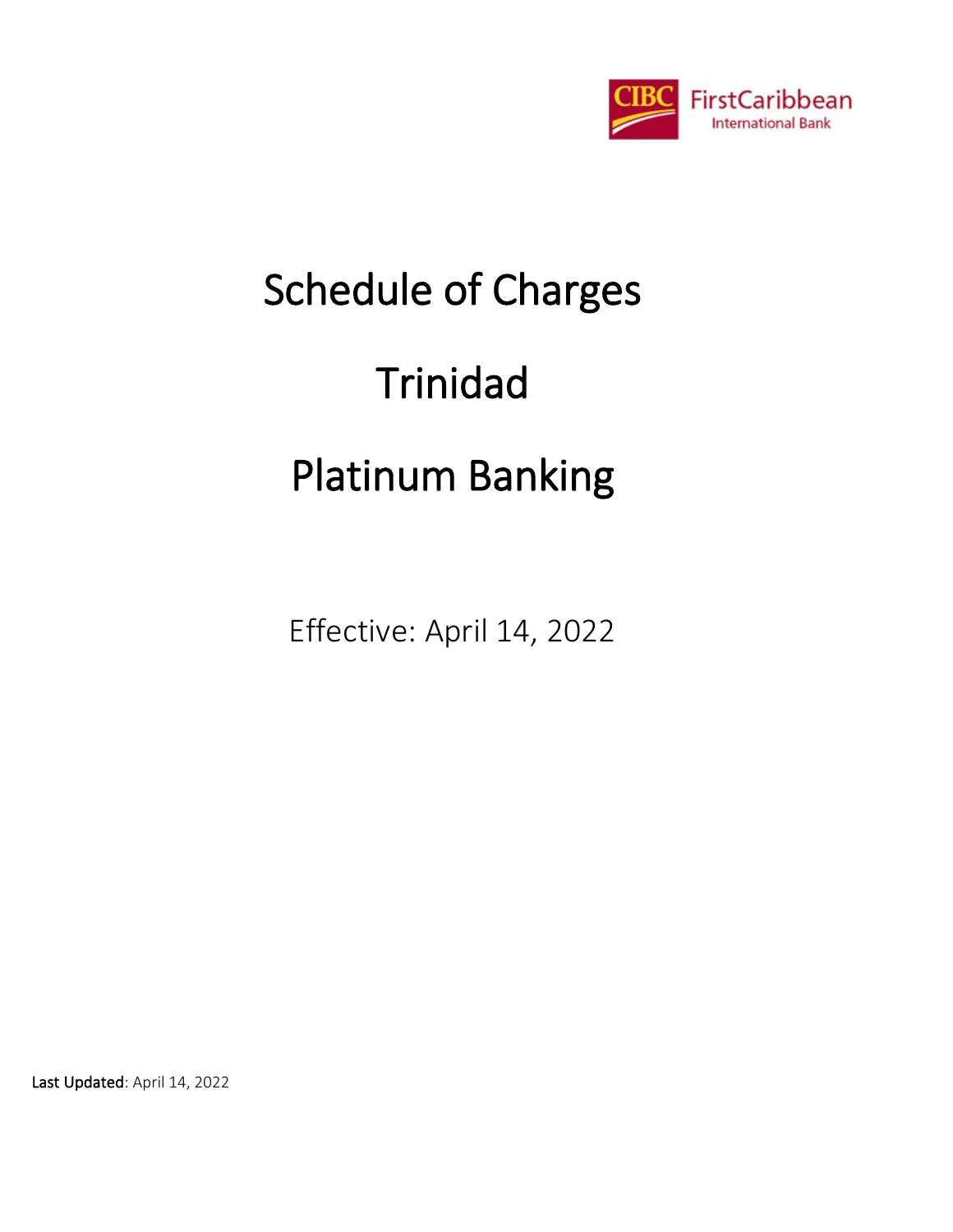

# **CONTENTS**

- CURRENT & SAVINGS ACCOUNTS TTD
- CURRENT & SAVINGS ACCOUNTS Foreign Currency
- SUNDRY SERVICES
- LENDING & CARD SERVICES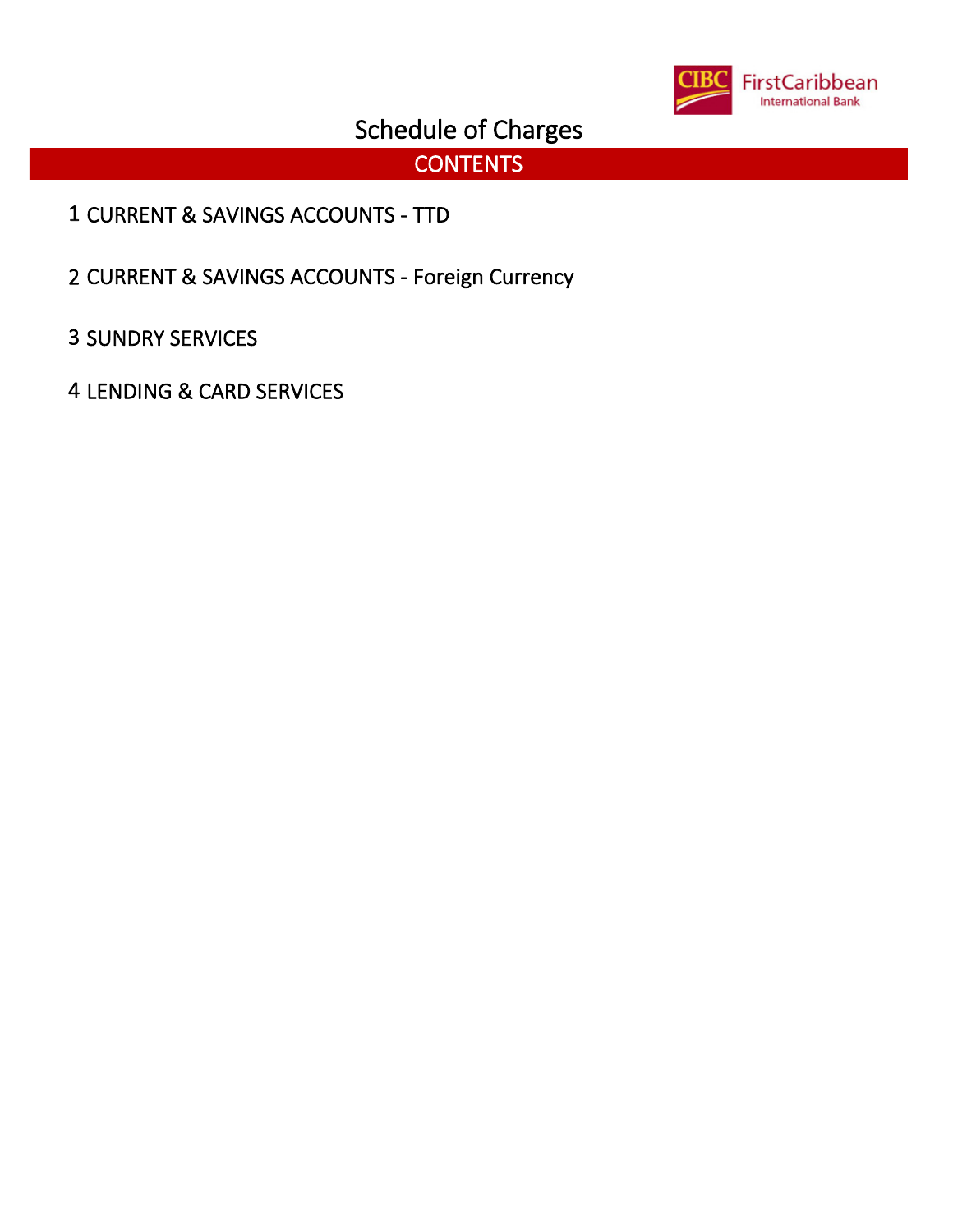

### Schedule of Interest Rates & Charges

#### PERSONAL DEPOSIT AND TRANSACTION ACCOUNTS - LOCAL CURRENCY

| Platinum Chequing Account (Product Code 783)    | (Account Class: PCAPT) | Personal Chequing Account (Product Code 121)    | (Account Class: PCANIB) |
|-------------------------------------------------|------------------------|-------------------------------------------------|-------------------------|
| Minimum Opening Balance                         | TTD 50,000.00          | Minimum Amount to Open                          | TTD 500.00              |
| Interest Rates:                                 |                        | linterest Rates:                                |                         |
| Minimum Daily Balance to Earn Interest          | n/a                    | Minimum Monthly Balance to Earn Interest        | TTD 500.00              |
| $$0 - $49,999.99$                               | 0.10%                  | <b>Interest Rate</b>                            | 0.00%                   |
| \$50,000 - \$249,999.99                         | 0.50%                  | lFees:                                          |                         |
| \$250,000 - \$499,999.99                        | 0.75%                  | Minimum monthly service fee                     | \$10.00                 |
| \$500,000 & Over                                | 1.00%                  | Withdrawals / Cheques per entry                 | \$1.50                  |
| Fees:                                           |                        | Deposits / Credits - In Branch/Over the Counter | No Charge               |
| Minimum monthly service fee                     | N/A                    |                                                 |                         |
| Withdrawals / Cheques per entry                 | No Charge              |                                                 |                         |
| Deposits / Credits - In Branch/Over the Counter | No Charge              |                                                 |                         |

| um Chequing Account (Product Code 783) | (Account Class: PCAPT) | Personal Chequing Account (Product Code 121)    | (Account Class: PCANIB) |
|----------------------------------------|------------------------|-------------------------------------------------|-------------------------|
| num Opening Balance                    | TTD 50,000.00          | Minimum Amount to Open                          | TTD 500.00              |
| est Rates:                             |                        | <b>Interest Rates:</b>                          |                         |
| num Daily Balance to Earn Interest     | n/al                   | Minimum Monthly Balance to Earn Interest        | TTD 500.00              |
| \$0 - \$49,999.99                      | 0.10%                  | Interest Rate                                   | 0.00%                   |
| \$50,000 - \$249,999.99                | 0.50%                  | lFees:                                          |                         |
| \$250,000 - \$499,999.99               | 0.75%                  | Minimum monthly service fee                     | \$10.00                 |
| \$500,000 & Over                       | 1.00%                  | Withdrawals / Cheques per entry                 | \$1.50                  |
|                                        |                        | Deposits / Credits - In Branch/Over the Counter | No Charge               |
|                                        |                        |                                                 |                         |

| Platinum Savings Account (Product Code 953)     | (Account Class: PSAPT) | Personal Savings Account (Product Code 33)      | (Account Class: PCACC) |
|-------------------------------------------------|------------------------|-------------------------------------------------|------------------------|
| Minimum Amount to Open                          | TTD 3,000.00           | Minimum Amount to Open                          | TTD 500.00             |
| Interest Rates:                                 |                        | Interest Rates:                                 |                        |
| Minimum Monthly Balance to Earn Interest        | TTD 15,000.00          | Minimum Monthly Balance to Earn Interest        | <b>TTD 500.00</b>      |
| Interest Rate                                   | 0.20%                  | <b>Interest Rate</b>                            | 0.00%                  |
| Fees:                                           |                        | <b>Fees:</b>                                    |                        |
| Minimum monthly service fee                     | N/A                    | Minimum monthly service fee                     | <b>TTD 10.00</b>       |
| Withdrawals / Cheques per entry                 | No Charge              | Withdrawals / Cheques per entry                 | <b>TTD 1.50</b>        |
| Deposits / Credits - In Branch/Over the Counter | No Charge              | Deposits / Credits - In Branch/Over the Counter | No Charge              |

| Platinum Savings Account (Product Code 953)     | (Account Class: PSAPT) | Personal Savings Account (Product Code 33)      | (Account Class: PCACC) |
|-------------------------------------------------|------------------------|-------------------------------------------------|------------------------|
| Minimum Amount to Open                          | TTD 3.000.00           | Minimum Amount to Open                          | TTD 500.00             |
| Interest Rates:                                 |                        | linterest Rates:                                |                        |
| Minimum Monthly Balance to Earn Interest        | TTD 15,000.00          | Minimum Monthly Balance to Earn Interest        | TTD 500.00             |
| Interest Rate                                   | 0.20%                  | Interest Rate                                   | 0.00%                  |
| Fees:                                           |                        | lFees:                                          |                        |
| Minimum monthly service fee                     | N/A                    | Minimum monthly service fee                     | <b>TTD 10.00</b>       |
| Withdrawals / Cheques per entry                 | No Charge              | Withdrawals / Cheques per entry                 | <b>TTD 1.50</b>        |
| Deposits / Credits - In Branch/Over the Counter | No Charge              | Deposits / Credits - In Branch/Over the Counter | No Charge              |
|                                                 |                        |                                                 |                        |

*Note:*

 *All figures are quoted in Trinidad Dollars unless otherwise stated.*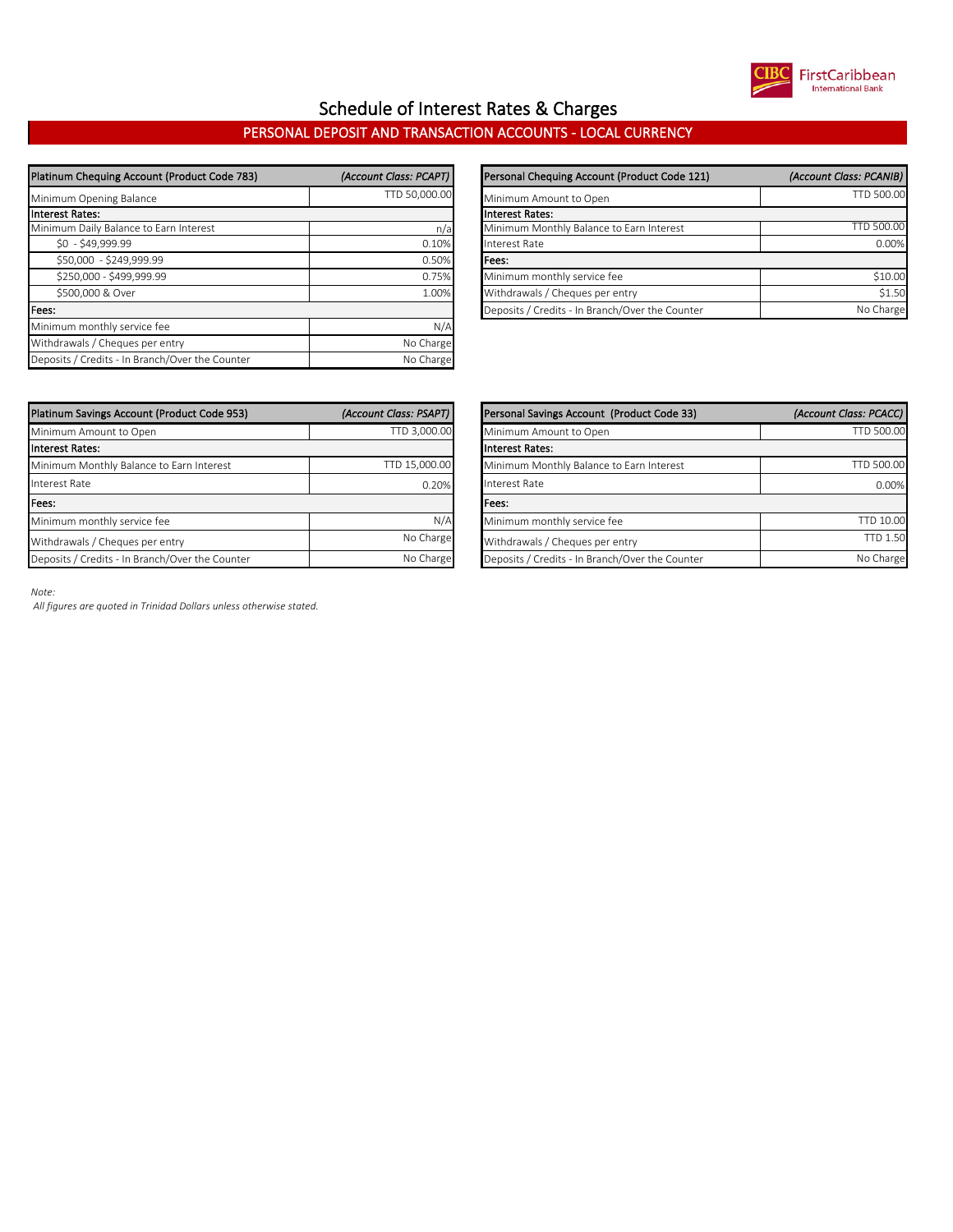

#### Schedule of Interest Rates & Charges

#### PERSONAL DEPOSIT AND TRANSACTION ACCOUNTS - USD CURRENCY

| Platinum Chequing Account - USD (Product 904)   | (Account Class: PCAPT) | Platinum Chequing Account - CAD (Product 280)   | (Account Class: PCAPT) |
|-------------------------------------------------|------------------------|-------------------------------------------------|------------------------|
| Minimum Opening Balance                         | USD 10,000.00          | Minimum Opening Balance                         | CAD 0.00               |
| <b>Interest Rates:</b>                          |                        | <b>Interest Rates:</b>                          |                        |
| Minimum Daily Balance to Earn Interest          | USD 1,000.00           | Minimum Daily Balance to Earn Interest          | N/4                    |
| US \$0 - \$999                                  | 0.000%                 | Fees:                                           |                        |
| US \$1K - \$9,999                               | 0.010%                 | Minimum monthly service fee                     | No Charge              |
| US \$10,000 - \$499,999                         | 0.025%                 | Withdrawals / Cheques per entry                 | No Charge              |
| US \$500,000 & Over                             | 0.200%                 | Deposits / Credits - In Branch/Over the Counter | No Charge              |
| Fees:                                           |                        |                                                 |                        |
| Minimum monthly service fee                     | N/A                    |                                                 |                        |
| Withdrawals / Cheques per entry                 | No Charge              | Platinum Chequing Account - EUR (Product 281)   | (Account Class: PCAPT) |
| Deposits / Credits - In Branch/Over the Counter | No Charge              | Minimum Opening Balance                         | <b>EUR 0.00</b>        |

| Platinum Chequing Account - GBP (Product 935)   | (Account Class: PCAPT) |
|-------------------------------------------------|------------------------|
| Minimum Opening Balance                         | GBP 0.00               |
| <b>Interest Rates:</b>                          |                        |
| Minimum Daily Balance to Earn Interest          | N/A                    |
| Fees:                                           |                        |
|                                                 | No Charge              |
| Minimum monthly service fee                     |                        |
| Withdrawals / Cheques per entry                 | No Charge              |
| Deposits / Credits - In Branch/Over the Counter | No Charge              |

| Platinum Chequing Account - XCD (Product 86)    | (Account Class: PCAPT) | <b>Platinum Cheo</b>   |
|-------------------------------------------------|------------------------|------------------------|
| Minimum Opening Balance                         | <b>XCD 0.00</b>        | Minimum Oper           |
| Interest Rates:                                 |                        | <b>Interest Rates:</b> |
| Minimum Daily Balance to Earn Interest          | N/A                    | Minimum Daily          |
| Fees:                                           |                        | Fees:                  |
| Minimum monthly service fee                     | No Charge              | Minimum mon            |
| Withdrawals / Cheques per entry                 | No Charge              | Withdrawals /          |
| Deposits / Credits - In Branch/Over the Counter | No Charge              | Deposits / Crec        |

| Chequing Account - USD (Product 24)             | (Account Class: PCANIB) | <b>Chequing Acco</b> |
|-------------------------------------------------|-------------------------|----------------------|
| Minimum Amount to Open                          | USD 500.00              | Minimum Amo          |
| Interest Rates:                                 |                         | Interest Rates:      |
| Minimum Monthly Balance to Earn Interest        | USD 500.00              | Minimum Mon          |
| <b>Interest Rate</b>                            | 0.05%                   | <b>Interest Rate</b> |
| Fees:                                           |                         | Fees:                |
| Minimum monthly service fee                     | <b>USD 2.00</b>         | Minimum mon          |
| Withdrawals / Cheques per entry                 | <b>USD 0.25</b>         | Withdrawals /        |
| Deposits / Credits - In Branch/Over the Counter | Unlimited               | Deposits / Crec      |

| Chequing Account - GBP (Product 120)            | (Account Class: PCANIB) | <b>Chequing Acco</b>   |
|-------------------------------------------------|-------------------------|------------------------|
| Minimum Amount to Open                          | £500.00                 | Minimum Amo            |
| <b>Interest Rates:</b>                          |                         | <b>Interest Rates:</b> |
| Minimum Monthly Balance to Earn Interest        | N/A                     | Minimum Mon            |
| <b>Interest Rate</b>                            | 0.00%                   | <b>Interest Rate</b>   |
| Fees:                                           |                         | Fees:                  |
| Minimum monthly service fee                     | £2.00                   | Minimum mon            |
| Withdrawals / Cheques per entry                 | £0.25                   | Withdrawals / (        |
| Deposits / Credits - In Branch/Over the Counter | Unlimited               | Deposits / Crec        |

| Platinum Chequing Account - USD (Product 904) | (Account Class: PCAPT) | Platinum Chequing Account - CAD (Product 280)   | (Account Class: PCAPT) |
|-----------------------------------------------|------------------------|-------------------------------------------------|------------------------|
| Minimum Opening Balance                       | USD 10.000.00          | Minimum Opening Balance                         | CAD 0.00               |
| <b>Interest Rates:</b>                        |                        | Interest Rates:                                 |                        |
| Minimum Daily Balance to Earn Interest        | USD 1,000.00           | Minimum Daily Balance to Earn Interest          | N/A                    |
| US \$0 - \$999                                | 0.000%                 | Fees:                                           |                        |
| US \$1K - \$9,999                             | 0.010%                 | Minimum monthly service fee                     | No Charge              |
| US \$10,000 - \$499,999                       | 0.025%                 | Withdrawals / Cheques per entry                 | No Charge              |
| US \$500,000 & Over                           | 0.200%                 | Deposits / Credits - In Branch/Over the Counter | No Charge              |

| Withdrawals / Cheques per entry                 | No Charge              | Platinum Chequing Account - EUR (Product 281)   | (Account Class: PCAPT)       |
|-------------------------------------------------|------------------------|-------------------------------------------------|------------------------------|
| Deposits / Credits - In Branch/Over the Counter | No Charge              | Minimum Opening Balance                         | <b>EUR 0.00</b>              |
|                                                 |                        | Interest Rates:                                 |                              |
| Platinum Chequing Account - GBP (Product 935)   | (Account Class: PCAPT) | Minimum Daily Balance to Earn Interest          | N/A                          |
| Minimum Opening Balance                         | GBP 0.00               | lFees:                                          |                              |
| <b>Interest Rates:</b>                          |                        | Minimum monthly service fee                     | No Charge                    |
| Minimum Daily Balance to Earn Interest          | N/A                    | Withdrawals / Cheques per entry                 | No Charge                    |
| Fees:                                           |                        | Deposits / Credits - In Branch/Over the Counter | No Charge                    |
|                                                 | No Charge              |                                                 | 0.7% p.a. of Average Monthly |
| Minimum monthly service fee                     |                        | EURO deposit charge                             | Balance                      |

| Platinum Chequing Account - XCD (Product 86)    | (Account Class: PCAPT) | Platinum Chequing Account - BBD (Product 87)    | (Account Class: PCAPT) |
|-------------------------------------------------|------------------------|-------------------------------------------------|------------------------|
| Minimum Opening Balance                         | <b>XCD 0.00</b>        | Minimum Opening Balance                         | <b>BBD 0.00</b>        |
| <b>Interest Rates:</b>                          |                        | <b>Interest Rates:</b>                          |                        |
| Minimum Daily Balance to Earn Interest          | N/A                    | Minimum Daily Balance to Earn Interest          | N/A                    |
| Fees:                                           |                        | lFees:                                          |                        |
| Minimum monthly service fee                     | No Charge              | Minimum monthly service fee                     | No Charge              |
| Withdrawals / Cheques per entry                 | No Charge              | Withdrawals / Cheques per entry                 | No Charge              |
| Deposits / Credits - In Branch/Over the Counter | No Charge              | Deposits / Credits - In Branch/Over the Counter | No Charge              |

| Chequing Account - USD (Product 24)             | (Account Class: PCANIB) | Chequing Account - CAD (Product 23)<br>(Account Class: PCANIB) |            |  |
|-------------------------------------------------|-------------------------|----------------------------------------------------------------|------------|--|
| Minimum Amount to Open                          | USD 500.00              | Minimum Amount to Open                                         | CAD 500.00 |  |
| Interest Rates:                                 |                         | Interest Rates:                                                |            |  |
| Minimum Monthly Balance to Earn Interest        | USD 500.00              | Minimum Monthly Balance to Earn Interest                       | N/A        |  |
| Interest Rate                                   | 0.05%                   | Interest Rate                                                  | 0.00%      |  |
| Fees:                                           |                         | Fees:                                                          |            |  |
| Minimum monthly service fee                     | <b>USD 2.00</b>         | Minimum monthly service fee                                    | CAD 2.00   |  |
| Withdrawals / Cheques per entry                 | USD 0.25                | Withdrawals / Cheques per entry                                | CAD 0.25   |  |
| Deposits / Credits - In Branch/Over the Counter | Unlimited               | Deposits / Credits - In Branch/Over the Counter                | Unlimited  |  |

| Chequing Account - GBP (Product 120)            | (Account Class: PCANIB) | Chequing Account - EURO (Product 122)           | (Account Class: PCANIB)      |  |  |
|-------------------------------------------------|-------------------------|-------------------------------------------------|------------------------------|--|--|
| Minimum Amount to Open                          | £500.00                 | Minimum Amount to Open                          |                              |  |  |
| <b>Interest Rates:</b>                          |                         | <b>Interest Rates:</b>                          |                              |  |  |
| Minimum Monthly Balance to Earn Interest        | N/A                     | Minimum Monthly Balance to Earn Interest        | N/A                          |  |  |
| Interest Rate                                   | 0.00%                   | Interest Rate                                   | 0.00%                        |  |  |
| Fees:                                           |                         | Fees:                                           |                              |  |  |
| Minimum monthly service fee                     | £2.00                   | Minimum monthly service fee                     | € 2.00                       |  |  |
| Withdrawals / Cheques per entry                 | £0.25                   | Withdrawals / Cheques per entry                 | € 0.25                       |  |  |
| Deposits / Credits - In Branch/Over the Counter | Unlimited               | Deposits / Credits - In Branch/Over the Counter | Unlimited                    |  |  |
|                                                 |                         |                                                 | 0.7% p.a. of Average Monthly |  |  |
|                                                 |                         | EURO deposit charge                             | Balance                      |  |  |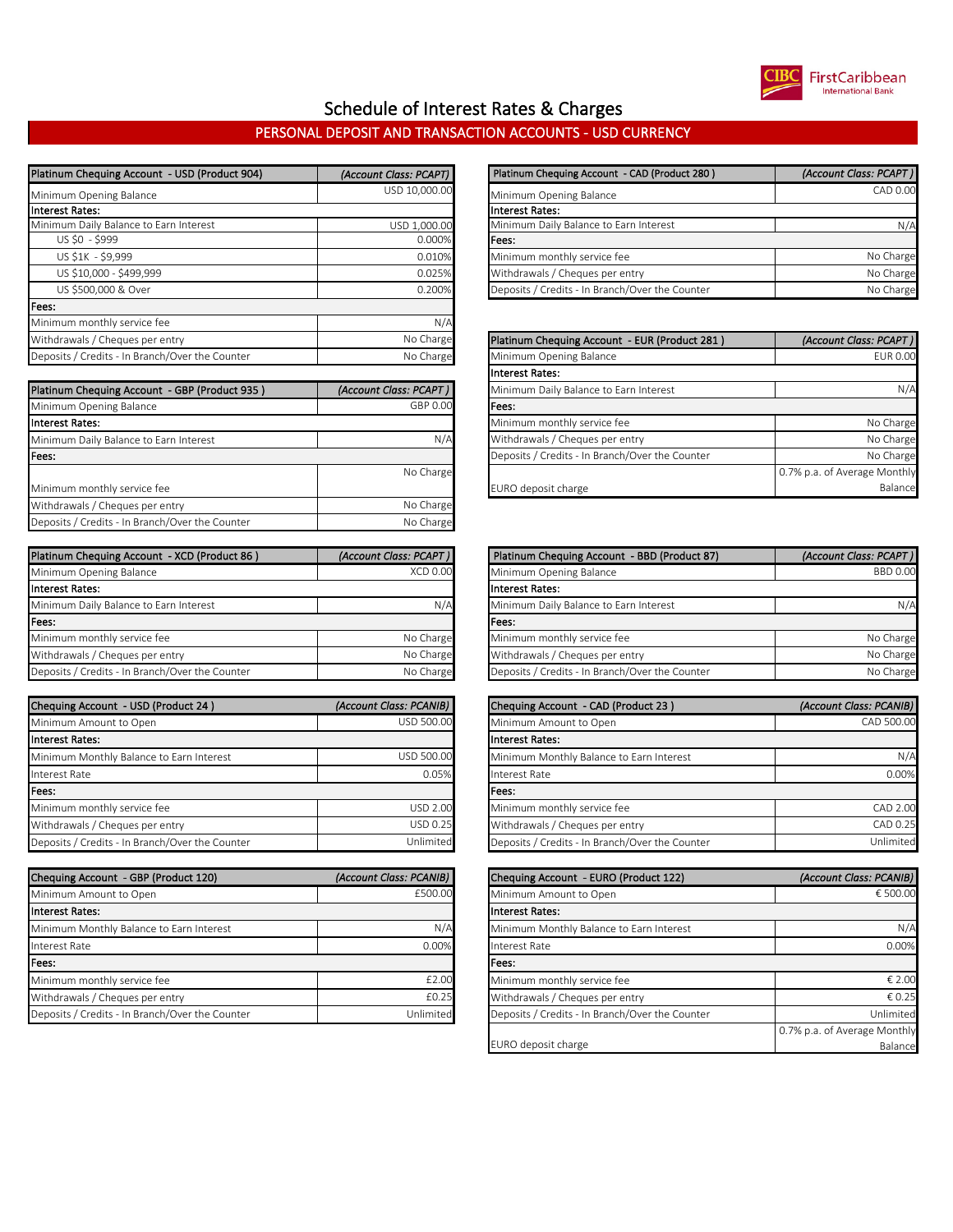

### Schedule of Interest Rates & Charges

#### PERSONAL DEPOSIT AND TRANSACTION ACCOUNTS - USD CURRENCY

| Chequing Account - XCD (Product 84)             | (Account Class: PCANIB) | Chequing Account - BBD (Product 85)             | (Account Class: PCANIB) |  |
|-------------------------------------------------|-------------------------|-------------------------------------------------|-------------------------|--|
| Minimum Amount to Open                          | <b>XCD 500</b>          | Minimum Amount to Open                          | <b>BBD 500</b>          |  |
| Interest Rates:                                 |                         | Interest Rates:                                 |                         |  |
| Minimum Monthly Balance to Earn Interest        | N/A                     | Minimum Monthly Balance to Earn Interest        | N/4                     |  |
| Interest Rate                                   | 0.00%                   | Interest Rate                                   | 0.00%                   |  |
| Fees:                                           |                         | <b>IFees:</b>                                   |                         |  |
| Minimum monthly service fee                     | <b>XCD 2.00</b>         | Minimum monthly service fee                     | BBD 2.00                |  |
| Withdrawals / Cheques per entry                 | <b>XCD 0.25</b>         | Withdrawals / Cheques per entry                 | BBD 0.25                |  |
| Deposits / Credits - In Branch/Over the Counter | Unlimited               | Deposits / Credits - In Branch/Over the Counter | Unlimited               |  |

| Platinum Savings Account - USD (Product 952)    | (Account Class: PSAPT) |
|-------------------------------------------------|------------------------|
| Minimum Amount to Open                          | USD 3,000.00           |
| <b>Interest Rates:</b>                          |                        |
| Minimum Monthly Balance to Earn Interest        | USD 1,000.00           |
| Interest Rate                                   | 0.05%                  |
| Fees:                                           |                        |
| Minimum monthly service fee                     | N/A                    |
| Withdrawals / Cheques per entry                 | No Charge              |
| Deposits / Credits - In Branch/Over the Counter | No Charge              |

| Platinum Savings Account - GBP (Product 99)     | (Account Class: PSAPT) | Withdrawals / Chegu     |
|-------------------------------------------------|------------------------|-------------------------|
| Fees:                                           |                        | Deposits / Credits - Ir |
| Minimum monthly service fee                     | N/A                    | EURO deposit charge     |
| Withdrawals / Cheques per entry                 | No Charge              |                         |
| Deposits / Credits - In Branch/Over the Counter | No Charge              |                         |

| Platinum Savings Account - XCD (Product 88)     | (Account Class: PSAPT) | Platir |
|-------------------------------------------------|------------------------|--------|
| Fees:                                           |                        | Fees:  |
| Minimum monthly service fee                     | N/A                    | Minir  |
| Withdrawals / Cheques per entry                 | No Charge              | With   |
| Deposits / Credits - In Branch/Over the Counter | No Charge              | Depo   |

| Chequing Account - XCD (Product 84)             | (Account Class: PCANIB) | Chequing Account - BBD (Product 85)             | (Account Class: PCANIB) |
|-------------------------------------------------|-------------------------|-------------------------------------------------|-------------------------|
| Minimum Amount to Open                          | <b>XCD 500</b>          | Minimum Amount to Open                          | <b>BBD 500</b>          |
| Interest Rates:                                 |                         | <b>Interest Rates:</b>                          |                         |
| Minimum Monthly Balance to Earn Interest        | N/A                     | Minimum Monthly Balance to Earn Interest        | N/A                     |
| Interest Rate                                   | 0.00%                   | Interest Rate                                   | 0.00%                   |
| Fees:                                           |                         | lFees:                                          |                         |
| Minimum monthly service fee                     | <b>XCD 2.00</b>         | Minimum monthly service fee                     | <b>BBD 2.00</b>         |
| Withdrawals / Cheques per entry                 | <b>XCD 0.25</b>         | Withdrawals / Cheques per entry                 | BBD 0.25                |
| Deposits / Credits - In Branch/Over the Counter | Unlimited               | Deposits / Credits - In Branch/Over the Counter | Unlimited               |

| Platinum Savings Account - USD (Product 952) | (Account Class: PSAPT) |       | Platinum Savings Account - CAD (Product 98)<br>(Account Class: PSAPT) |           |  |
|----------------------------------------------|------------------------|-------|-----------------------------------------------------------------------|-----------|--|
| Minimum Amount to Open                       | USD 3.000.00           | Fees: |                                                                       |           |  |
| <b>Interest Rates:</b>                       |                        |       | Minimum monthly service fee                                           | N/A       |  |
| Minimum Monthly Balance to Earn Interest     | USD 1,000.00           |       | Withdrawals / Cheques per entry                                       | No Charge |  |
| Interest Rate                                | 0.05%                  |       | Deposits / Credits - In Branch/Over the Counter                       | No Charge |  |

| Withdrawals / Cheques per entry                                       | No Charge |  | Platinum Savings Account - EURO (Product 100)   | (Account Class: PSAPT)       |
|-----------------------------------------------------------------------|-----------|--|-------------------------------------------------|------------------------------|
| Deposits / Credits - In Branch/Over the Counter                       | No Charge |  | Fees:                                           |                              |
|                                                                       |           |  | Minimum monthly service fee                     | N/A                          |
| (Account Class: PSAPT)<br>Platinum Savings Account - GBP (Product 99) |           |  | Withdrawals / Cheques per entry                 | No Charge                    |
| Fees:                                                                 |           |  | Deposits / Credits - In Branch/Over the Counter | No Charge                    |
| Minimum monthly service fee                                           | N/A       |  | EURO deposit charge                             | 0.7% p.a. of Average Monthly |
|                                                                       |           |  |                                                 | Balance                      |

| Platinum Savings Account - XCD (Product 88)     | (Account Class: PSAPT) | Platinum Savings Account - BBD (Product 89)     | (Account Class: PSAPT) |  |
|-------------------------------------------------|------------------------|-------------------------------------------------|------------------------|--|
| Fees:                                           |                        | Fees:                                           |                        |  |
| Minimum monthly service fee                     | N/A                    | Minimum monthly service fee                     | N/A                    |  |
| Withdrawals / Cheques per entry                 | No Charge              | Withdrawals / Cheques per entry                 | No Charge              |  |
| Deposits / Credits - In Branch/Over the Counter | No Charge              | Deposits / Credits - In Branch/Over the Counter | No Charge              |  |

*Note:*

 *All figures are quoted in Trinidad Dollars unless otherwise*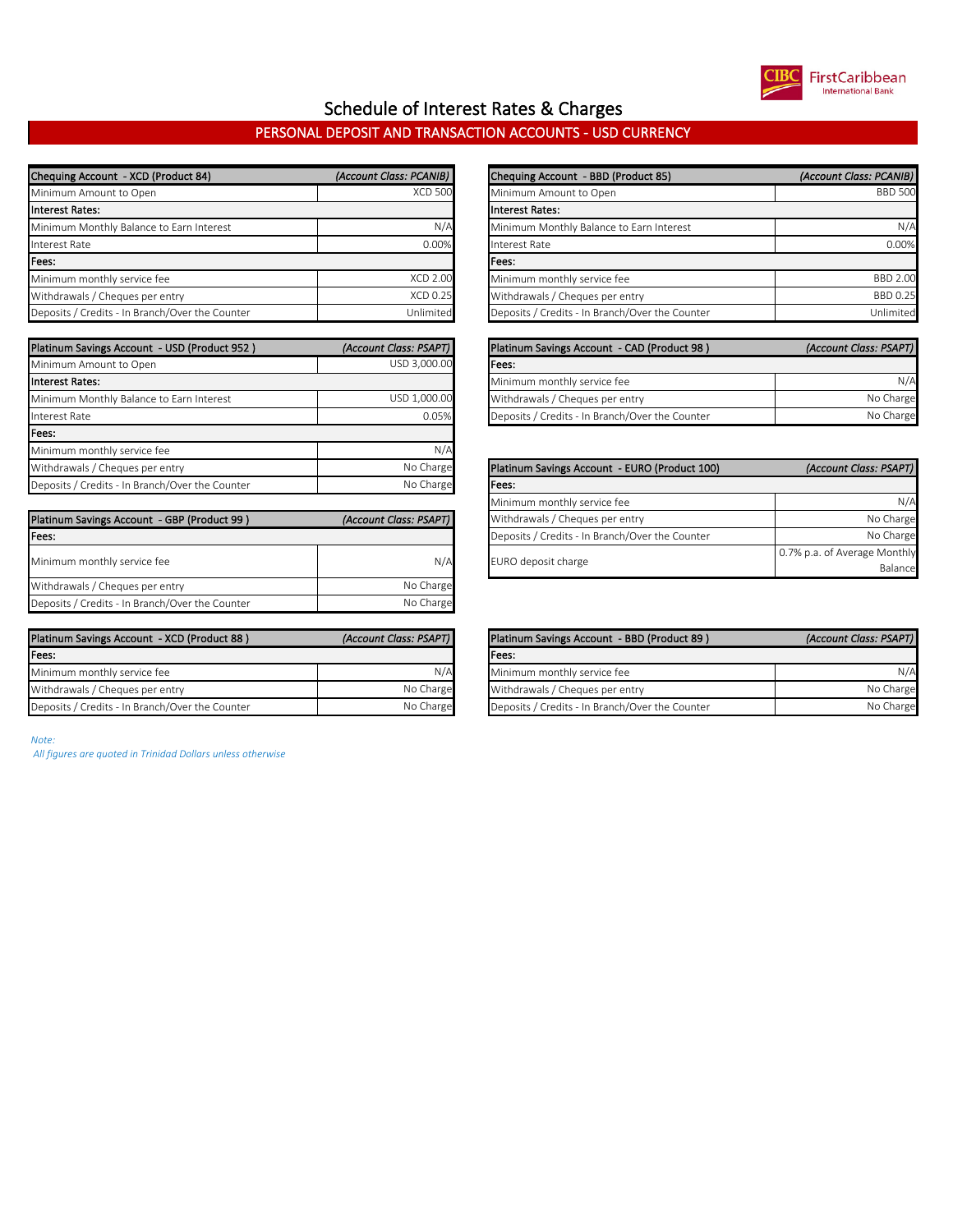

| <b>TRANSACTION AND SUNDRY SERVICES</b>             |                  |                                                    |              |            |                                     |            |  |
|----------------------------------------------------|------------------|----------------------------------------------------|--------------|------------|-------------------------------------|------------|--|
|                                                    |                  | <b>CHARGES</b><br><b>FST</b><br>15%<br>(pre - VAT) |              |            | <b>FINAL CHARGES</b><br>(incl. VAT) |            |  |
| <b>ONLINE BANKING</b>                              |                  |                                                    |              |            |                                     |            |  |
| Monthly Access Fee                                 |                  | Free                                               |              | N/A        | Free                                |            |  |
| 1st Insights                                       |                  | Free                                               |              | N/A        |                                     | Free       |  |
| <b>WIRE TRANSFERS</b>                              |                  |                                                    |              |            |                                     |            |  |
| <b>International Outgoing Wire Transfers</b>       | Via Internet     | Via Branch                                         | Via Internet | Via Branch | Via Internet                        | Via Branch |  |
| \$1 to \$9,999.99                                  | TTD 65.00        | TTD 142.70                                         | 9.75         | 21.41      | <b>TTD 74.75</b>                    | TTD 164.11 |  |
| \$10,000.00 to \$99,999.99                         | TTD 65.00        | TTD 142.70                                         | 9.75         | 21.41      | <b>TTD 74.75</b>                    | TTD 164.11 |  |
| \$100,000 and Over                                 | TTD 65.00        | TTD 142.70                                         | 9.75         | 21.41      | <b>TTD 74.75</b>                    | TTD 164.11 |  |
| <b>1st Send Wire Transfers</b>                     |                  |                                                    |              |            |                                     |            |  |
| \$1 to \$67,700.00                                 | TTD 55.65        | n/a                                                | 8.35         | n/a        | TTD 64.00                           | n/a        |  |
| Local / Regional Transfers                         |                  |                                                    |              |            |                                     |            |  |
| To an account held at other local banks via RTGS   | <b>TTD 50.00</b> | TTD 60.00                                          | 7.50         | 9.00       | TTD 57.50                           | TTD 69.00  |  |
| To an account held at one of our regional branches | <b>TTD 55.00</b> | TTD 65.00                                          | 8.25         | 9.75       | TTD 63.25                           | TTD 74.75  |  |
| <b>Incoming Wire Transfers</b>                     |                  |                                                    |              |            |                                     |            |  |
| To credit an account at one of our branches        | TTD 25.00        |                                                    | 3.75         |            | <b>TTD 28.75</b>                    |            |  |
| To credit an account held at other local banks     | TTD 30.00        |                                                    | 4.50         |            | TTD 34.50                           |            |  |
| Payable on presentation of Photo Identification    |                  | No charge                                          | N/A          |            | No charge                           |            |  |
| Returned Wire Payments: Incoming and Outgoing      |                  | <b>TTD 25.00</b>                                   | 3.75         |            | TTD 28.75                           |            |  |
| Tracers on Wire Transfers                          |                  | TTD 150.00                                         | 22.50        |            | TTD 172.50                          |            |  |
| Notes:                                             |                  |                                                    |              |            |                                     |            |  |

*1. All figures are quoted in local currency unless otherwise stated.*

*2. RTGS - Real Time Gross Settlement is an initiative of some local Central Banks that allows commercial banks to make (large) inter-bank transactions in real-time*

*3. All wires are sent for Beneficiary to pay Correspondent fees*

| <b>DRAFTS</b>                             |                  |                    |              |            |              |                    |
|-------------------------------------------|------------------|--------------------|--------------|------------|--------------|--------------------|
|                                           | Via Internet     | Via Branch         | Via Internet | Via Branch | Via Internet | Via Branch         |
| Local Draft (Manager's Cheque)            | TTD 15.00        | <b>TTD 20.00</b>   | 2.25         | 3.00       | TTD 17.25    | TTD 23.00          |
| Foreign Currency Draft                    |                  |                    |              |            |              |                    |
| Paid for in Local Currency                | <b>TTD 20.00</b> | <b>TTD 25.00</b>   | 3.00         | 3.75       | TTD 23.00    | <b>TTD 28.75</b>   |
| Paid for in Foreign Currency              | <b>TTD 25.00</b> | <b>TTD 28.00</b>   | 3.75         | 4.20       | TTD 28.75    | TTD 32.20          |
| Caution on Foreign Draft                  |                  | <b>TTD 65.00</b>   | 9.75         |            |              | <b>TTD 74.75</b>   |
| Tracers on Local Drafts (plus costs)      |                  | <b>TTD 60.00</b>   | 9.00         |            |              | TTD 69.00          |
| Tracers on Foreign Drafts (plus costs)    |                  | TTD 115.00         |              | 17.25      |              | TTD 132.25         |
| Stop Payment on Local Drafts (plus costs) | TTD 15.00        | <b>TTD 20.00</b>   | 2.25         | 3.00       | TTD 17.25    | TTD 23.00          |
| Stop Payment on Foreign Drafts            | USD 50.00        | USD 50.00          |              |            | USD 50.00    | <b>USD 50.00</b>   |
| (includes foreign bank charges)           |                  |                    |              |            |              |                    |
| Duplicate / Replacement Drafts            |                  | Original Draft Fee |              |            |              | Original Draft Fee |

| <b>TRAVELER'S CHEQUES</b> |                            |     |                               |
|---------------------------|----------------------------|-----|-------------------------------|
| Purchased by clients      | 10/<br>Exchange<br>$170 +$ | N/A | 1%<br>طحنت<br><b>CXCHANGE</b> |
| Cashed by clients         | Free                       |     | Free                          |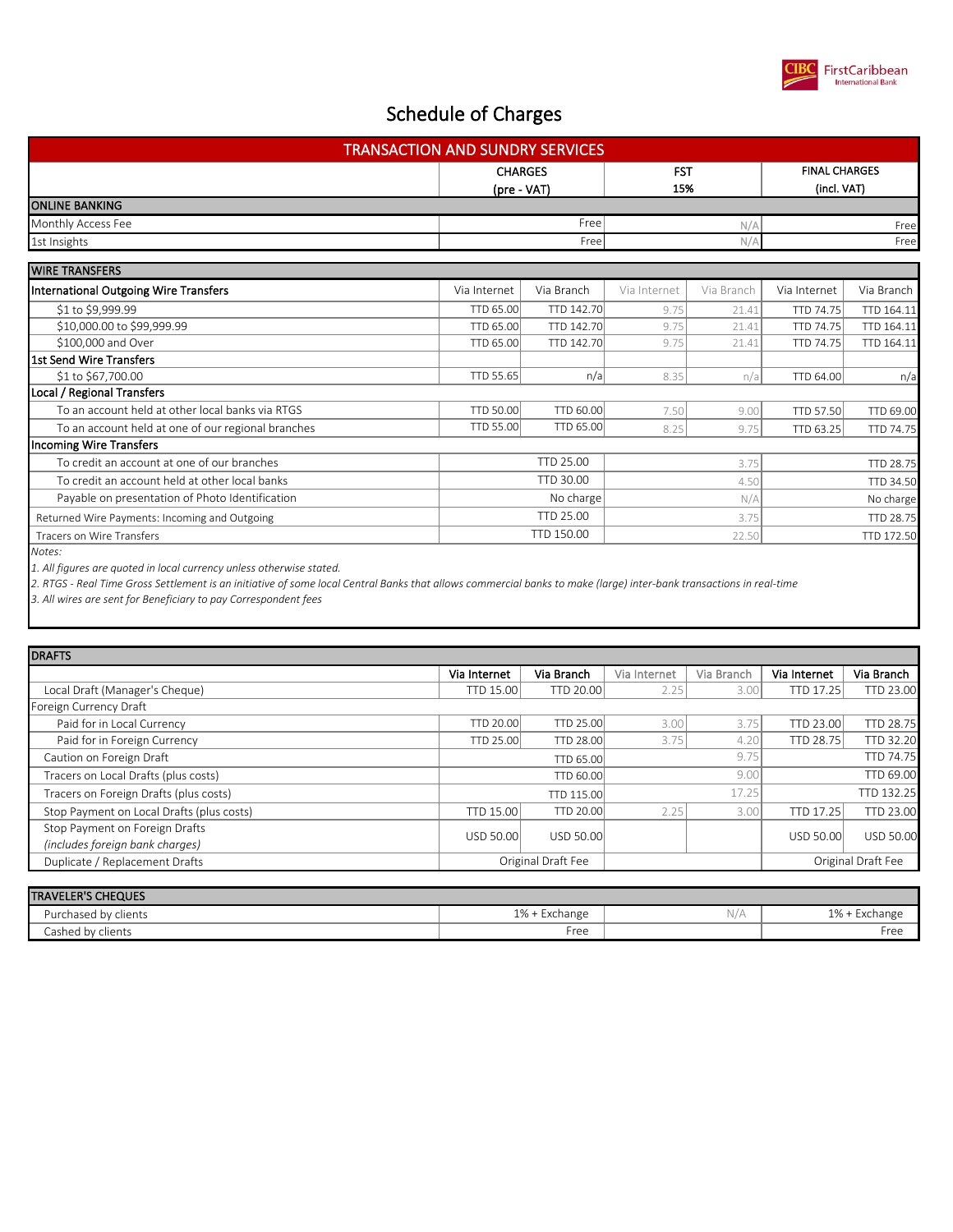

| <b>TRANSACTION AND SUNDRY SERVICES</b> |                                                                                                                                                        |                                                                                 |  |  |
|----------------------------------------|--------------------------------------------------------------------------------------------------------------------------------------------------------|---------------------------------------------------------------------------------|--|--|
| <b>CHARGES</b>                         | <b>FST</b>                                                                                                                                             | <b>FINAL CHARGES</b>                                                            |  |  |
|                                        |                                                                                                                                                        |                                                                                 |  |  |
| <b>TTD 6.00</b>                        | 0.90                                                                                                                                                   | TTD 6.90<br>Free                                                                |  |  |
| <b>TTD 6.00</b>                        | 0.90                                                                                                                                                   | <b>TTD 6.90</b><br>Free                                                         |  |  |
|                                        |                                                                                                                                                        |                                                                                 |  |  |
| No Charge                              |                                                                                                                                                        | No Charge                                                                       |  |  |
| No Charge                              |                                                                                                                                                        | No Charge                                                                       |  |  |
|                                        |                                                                                                                                                        |                                                                                 |  |  |
| <b>TTD 6.00</b>                        | 0.90                                                                                                                                                   | <b>TTD 6.90</b>                                                                 |  |  |
| <b>TTD 6.00</b>                        | 0.90                                                                                                                                                   | TTD6.90 + Draft/Wire Fees                                                       |  |  |
|                                        |                                                                                                                                                        |                                                                                 |  |  |
| <b>TTD 4.00</b>                        | 0.60                                                                                                                                                   | <b>TTD 4.60</b>                                                                 |  |  |
|                                        |                                                                                                                                                        |                                                                                 |  |  |
|                                        |                                                                                                                                                        | No Charge                                                                       |  |  |
|                                        |                                                                                                                                                        | N/A                                                                             |  |  |
|                                        |                                                                                                                                                        | TTD 25.30                                                                       |  |  |
|                                        |                                                                                                                                                        |                                                                                 |  |  |
|                                        |                                                                                                                                                        |                                                                                 |  |  |
|                                        |                                                                                                                                                        | TTD 74.75                                                                       |  |  |
|                                        |                                                                                                                                                        | TTD 80.50                                                                       |  |  |
|                                        |                                                                                                                                                        |                                                                                 |  |  |
|                                        |                                                                                                                                                        | TTD 28.75                                                                       |  |  |
|                                        |                                                                                                                                                        | TTD 34.50                                                                       |  |  |
|                                        |                                                                                                                                                        | TTD 34.50                                                                       |  |  |
|                                        |                                                                                                                                                        | N/A                                                                             |  |  |
|                                        |                                                                                                                                                        | N/A                                                                             |  |  |
|                                        |                                                                                                                                                        | <b>TTD 0.00</b>                                                                 |  |  |
| <b>TTD 0.00</b>                        | 0.00                                                                                                                                                   |                                                                                 |  |  |
|                                        |                                                                                                                                                        |                                                                                 |  |  |
| Free                                   |                                                                                                                                                        | Free                                                                            |  |  |
|                                        |                                                                                                                                                        |                                                                                 |  |  |
| Free                                   |                                                                                                                                                        | Free                                                                            |  |  |
|                                        |                                                                                                                                                        | Daily rates apply                                                               |  |  |
|                                        |                                                                                                                                                        | Daily rates apply                                                               |  |  |
|                                        | No Charge<br>N/A<br>TTD 22.00<br>TTD 65.00<br>TTD 70.00<br>TTD 25.00<br>TTD 30.00<br>TTD 30.00<br>N/A<br>N/A<br>Daily rates apply<br>Daily rates apply | No Charge<br>N/A<br>3.30<br>9.75<br>10.50<br>3.75<br>4.50<br>4.50<br>N/A<br>N/A |  |  |

| <b>PROCESSING,</b>                     |                        |                 |          |
|----------------------------------------|------------------------|-----------------|----------|
| Preparation<br>Forms                   | TD 60.00<br><b>TTD</b> | ⌒<br>⊶.<br>Y.UU | TD 69.00 |
| Registration of funds for Repatriation | TD 60.00<br><b>TTN</b> | Y.UU            | TD 69.00 |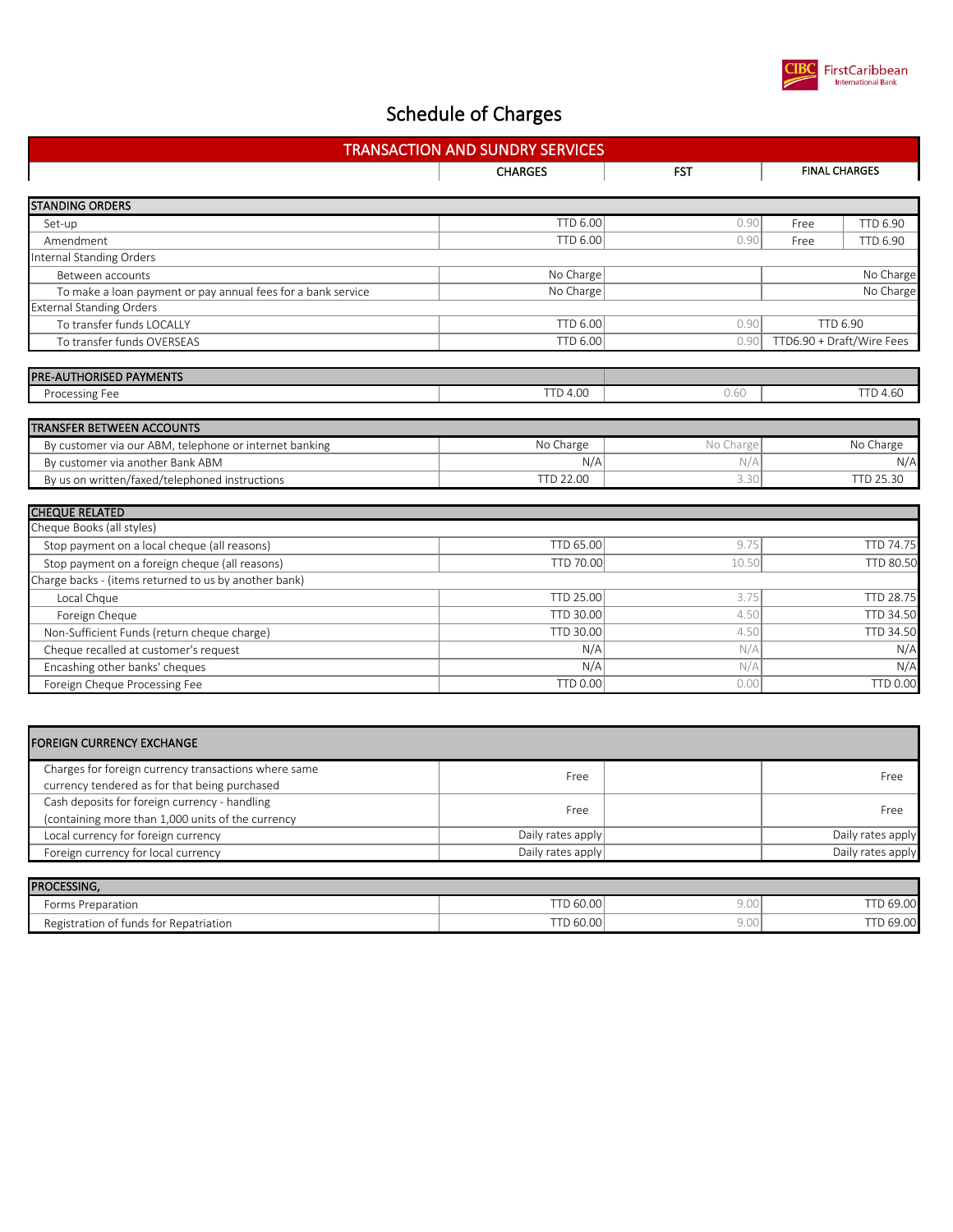

| <b>TRANSACTION AND SUNDRY SERVICES</b>                                    |                    |            |                      |  |
|---------------------------------------------------------------------------|--------------------|------------|----------------------|--|
|                                                                           | <b>CHARGES</b>     | <b>FST</b> | <b>FINAL CHARGES</b> |  |
| <b>STATEMENTS</b>                                                         |                    |            |                      |  |
| Mailed/Regular/diary filled statement/Internet                            | No Charge          |            | No Charge            |  |
| Duplicate/Additional/Interim statement (each)                             | TTD 6.00           | 0.90       | TTD 6.90             |  |
| Screen print/photocopy (per page)                                         | <b>TTD 6.00</b>    | 0.90       | <b>TTD 6.90</b>      |  |
| Held for Collection at the Branch (per month)                             | TTD 15.00          | 2.25       | TTD 17.25            |  |
| E-statement:                                                              |                    |            |                      |  |
| Set Up                                                                    | No charge          |            | No charge            |  |
| Monthly Subscription Fee (to be collected via standing order)             |                    |            |                      |  |
| Daily files                                                               | N/A                |            | N/A                  |  |
| Weekly Files                                                              | N/A                |            | N/A                  |  |
| Monthly Files                                                             | N/A                |            | N/A                  |  |
| <b>Transaction Fee</b>                                                    | N/A                |            | N/A                  |  |
|                                                                           |                    |            |                      |  |
| <b>ACCOUNT CLOSURE - All Account Types</b>                                |                    |            |                      |  |
| Within 90 days                                                            | TTD 20.00          | 3.00       | TTD 23.00            |  |
| Within 180 days                                                           | Free               |            | Free                 |  |
|                                                                           |                    |            |                      |  |
| <b>DORMANCY PROTECTION</b>                                                |                    |            |                      |  |
| Initial Notice (when account goes dormant after 2 years of inactivity)    | TTD 15.00          | 2.25       | TTD 17.25            |  |
| Notice thereafter (every 3 years)                                         | TTD 15.00          | 2.25       | TTD 17.25            |  |
| Reactivation                                                              | No Charge          |            | No Charge            |  |
| Transfer to Central Bank (after 15 years of inactivity)                   | No Charge          |            | No Charge            |  |
|                                                                           |                    |            |                      |  |
| <b>RESEARCH</b>                                                           |                    |            |                      |  |
| Where vouchers are held at local branch                                   |                    |            |                      |  |
| Within 60 months                                                          |                    |            |                      |  |
| 1-5 Vouchers / Items                                                      | TTD 25.00          | 3.75       | TTD 28.75            |  |
| Each additional Voucher / Item                                            | TTD 25.00          | 3.75       | TTD 28.75            |  |
| 6 months - 12 Months                                                      |                    |            |                      |  |
| 1-5 Vouchers / Items                                                      | TTD 35.00          | 5.25       | TTD 40.25            |  |
| Each additional Voucher / Item                                            | TTD 35.00          | 5.25       | TTD 40.25            |  |
| Over 1 Year                                                               |                    |            |                      |  |
| 1-5 Vouchers / Items                                                      | TTD 70.00          | 10.50      | TTD 80.50            |  |
| Each additional Voucher / Item                                            | <b>TTD 70.00</b>   | 10.50      | TTD 80.50            |  |
|                                                                           |                    |            |                      |  |
| <b>SAFEKEEPING AND SECURITIES</b>                                         |                    |            |                      |  |
| Annual (Rental) Fees                                                      |                    |            |                      |  |
| Sealed envelopes                                                          | TTD 150.00         | 22.50      | TTD 172.50           |  |
| Sealed Boxes/Packages                                                     |                    |            |                      |  |
| Small                                                                     | TTD 80.00          | 12.00      | TTD 92.00            |  |
| Large                                                                     | TTD 350.00         | 52.50      | TTD 402.50           |  |
| Locked boxes, trunks, etc (per entry)                                     | TTD 300.00         | 45.00      | TTD 345.00           |  |
| Stocks, debentures, share certificates, Deeds, treasury bills safekeeping | TTD 10.00 per item | 1.50       | TTD 11.50 per item   |  |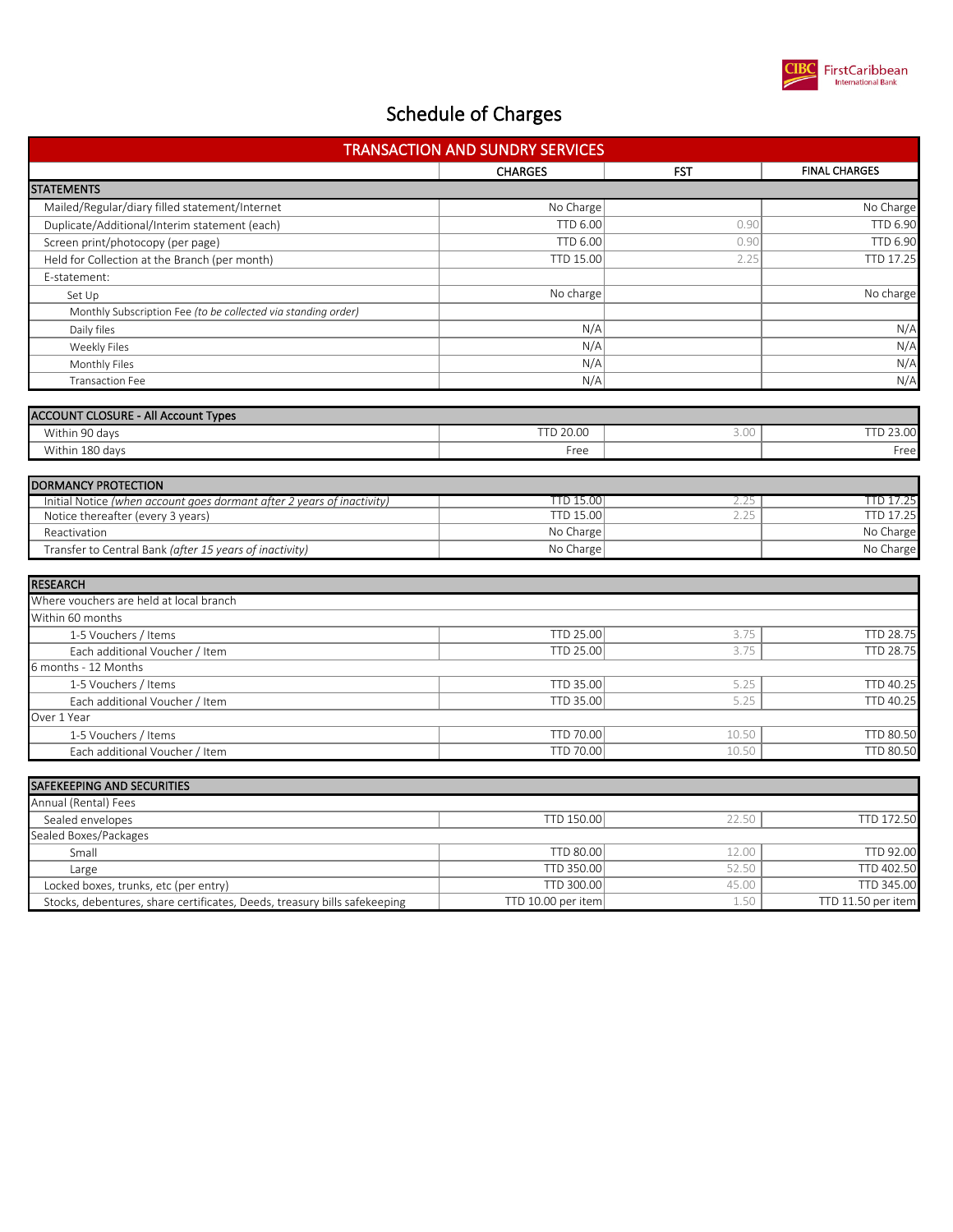

| <b>TRANSACTION AND SUNDRY SERVICES</b>                |                            |            |                            |  |
|-------------------------------------------------------|----------------------------|------------|----------------------------|--|
|                                                       | <b>CHARGES</b>             | <b>FST</b> | <b>FINAL CHARGES</b>       |  |
| <b>MISCELLANEOUS SERVICES</b>                         |                            |            |                            |  |
| Audit Certificate                                     |                            |            |                            |  |
| Current Year - cost per certificate                   | TTD 150.00                 | 22.50      | TTD 172.50                 |  |
| Current Year - cost per hour for detailing securities | TTD 150.00                 | 22.50      | TTD 172.50                 |  |
| Certificate/Confirmation of balance                   | TTD 30.00                  | 4.50       | TTD 34.50                  |  |
| Certificate of interest Paid                          |                            |            |                            |  |
| Current Year                                          | TTD 30/USD \$5 per account |            | TTD 30/USD \$5 per account |  |
| Previous Years                                        | TTD 45/USD \$8 per account |            | TTD 45/USD \$8 per account |  |
| Reference Letters                                     | <b>TTD 20.00</b>           | 3.00       | TTD 23.00                  |  |
| Fax sent/received for a customer                      |                            |            |                            |  |
| Local                                                 | TTD 15.00                  | 2.25       | TTD 17.25                  |  |
| Out of Town                                           | TTD 42.00                  | 6.30       | TTD 48.30                  |  |
| Overseas                                              | TTD 72.00                  | 10.80      | TTD 82.80                  |  |
| Signature verification                                | No Charge                  |            | No Charge                  |  |
| Insurance on Registered Mail                          | Cost                       |            | Cost                       |  |
| Photocopying documents (per sheet)                    | <b>TTD 6.00</b>            | 0.90       | TTD 6.90                   |  |
| Coin Handling (exchanging for Bills)                  | <b>TTD 5.00</b>            | 0.75       | <b>TTD 5.75</b>            |  |
| <b>BILL PAYMENT</b>                                   |                            |            |                            |  |

| <b>I DILL FAIRER.</b><br>___________ |           |              |
|--------------------------------------|-----------|--------------|
| $\sim$<br>'ia the Internet           | NO Charge | Charge<br>ΝO |
|                                      |           |              |

*Notes:*

*All figures are quoted in Trinidad Dollars unless otherwise stated.*